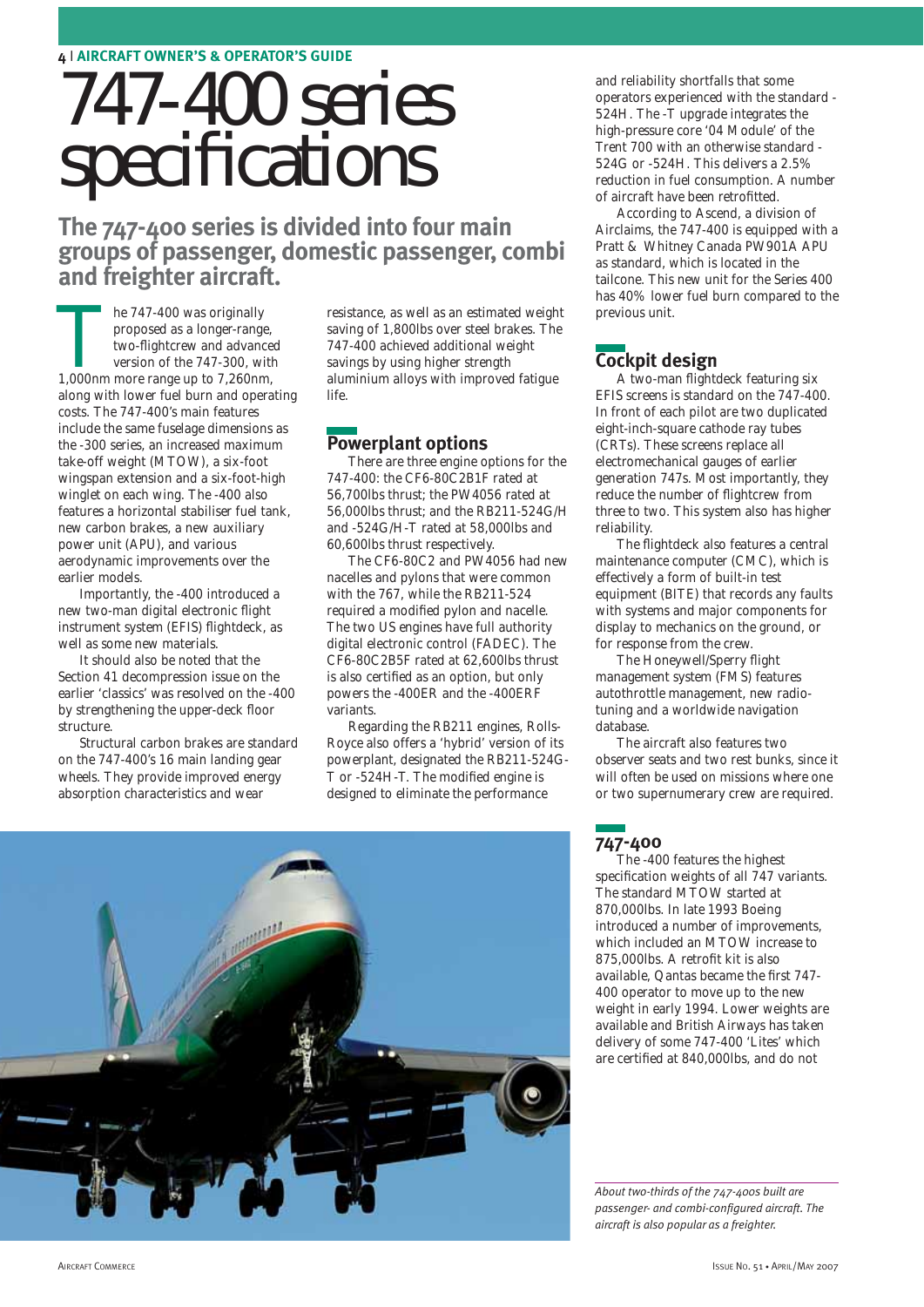feature the crew rest facilities that are standard on other -400s. These aircraft are therefore restricted to a maximum flight time of 11 hours.

The aircraft's maximum landing weight (MLW) options are 574,000lbs, 585,000lb and 630,000lbs. The maximum zero fuel weight (MZFW) options are 535,000lbs, 540,000lbs and 565,000lbs. Typical operating empty weights (OEW) range from 380,000lbs to 407,107lbs.

The total usable fuel capacity, with horizontal stabiliser tank, is up to 57,065 US gallons (USG) compared with 48,070- 52,410 USG for the 747-300. The -400 has six wing fuel tanks and a new 3,300 USG fuel tank in the horizontal stabiliser. This tail fuel is required for MTOWs in excess of 850,000lb and provides about 350nm extra range.

The 747-400's standard tri-class seating configuration is 412 passengers, with 34 first class, 62 business class, and 316 economy seats. This configuration will have 10 galleys and 14 vacuum toilets.

A high-density, two-class seating arrangement can accommodate 509 passengers. This is with 30 first and 479 economy class seats. Actual seating configurations and numbers vary between operators.

An optional feature on the aircraft is a rest area for the cabin crew, incorporating four bunks and four seats, which is situated in the upper rear fuselage above the rear passenger door.

The -400's total belly freight capacity is 6,025 cubic feet with 30 LD-1 containers. This reduces to 5,332 cubic feet with five pallets, 14 LD-1 containers and one 'bulk' pallet.

### **747-400 Combi**

The 747-400 Combi has a 120-inch by 134-inch main deck cargo door on the port, rear side of the fuselage. The rear zones of the aircraft have a strengthened floor with a cargo handling system.

Typical three-class layouts include: 290 passengers plus six pallets; 266 passengers with seven pallets; or 220 passengers and twelve pallets.

The -400 Combi's maximum range is 7,214nm, while its maximum cargo capacity is 10,422 cubic feet, assuming that seven maindeck pallets, 14 LD-1 belly containers and five lower-hold pallets are used. Fuel capacity is the same as the 747-400.

# **747-400F**

The 747-400F freighter is structurally identical to the all-passenger aircraft, and uses the same 120-inch by 134-inch side cargo door and 136-inch by 98-inch nose door as the -200F. The -400 also shares

#### **747-400 FAMILY SPECIFICATIONS**

| <b>Variant</b>                           | 747-400         | 747-400ER  |
|------------------------------------------|-----------------|------------|
| <b>MTOW lbs</b>                          | 800,000/875,000 | 910,000    |
| <b>MZFW lbs</b>                          | 535,000/542,500 | 555,000    |
| OEW lbs (no tare)                        | 394,088         | 406,900    |
| Gross structural payload lbs             | 140,912/148,412 | 148,100    |
| <b>Fuel capacity USG</b>                 | 53,765/57,065   | 63,240     |
| Seats (3 class)                          | 400             | 400        |
| Range nm                                 | 7,260           | 7,670      |
| Belly freight cu ft                      | 6,025           | 5,599      |
| <b>Variant</b>                           | 747-400F        | 747-400ERF |
| <b>MTOW lbs</b>                          | 800,000/875,000 | 910,000    |
| <b>MZFW lbs</b>                          | 610,000/635,000 | 611,000    |
| OEW lbs (no tare)                        | 349,690         | 350,390    |
| Gross structural payload lbs (incl tare) | 260,130/285,310 | 260,610    |
| <b>Fuel capacity USG</b>                 | 53,765/57,065   | 53,765     |
| Maindeck freight                         |                 |            |
| Container volume cu ft                   | 21,347          | 21,347     |
| <b>Belly freight</b>                     |                 |            |
| Container volume cu ft                   | 6,120           | 6,120      |
| Total volume cu ft                       | 27,467          | 27,467     |
| Volumetric payload lbs @ 7lbs/cu ft      | 192,269         | 192,269    |
|                                          |                 |            |

the same two-man flightdeck, wing extensions, winglets and increased capacity of the -400.

The -400F's total cargo volume is 27,467 cubic feet. It retains the shorter upper-deck of the earlier 747-200F, and benefits from the -400's MTOW of 875,000lbs and higher MZFW of 610,000lbs. This higher MZFW therefore increases the -400F's payload by up to 44,000lbs, to a maximum structural limit of 248,300lbs over a range of 4,445nm.

The -400F's freight capacity has a maximum usable volume on the maindeck of 21,347 cubic feet, with 30 pallets measuring 96 inches by 125 inches. The usable volume on the lower deck is 5,600 cubic feet using 32 LD-1 containers, while the volume of the additional bulk cargo is 520 cubic feet. The total cargo volume of the -400F is therefore 27,467 cubic feet.

Compared with the 747-200SF, the maindeck floor was revised on the -400F to make room for two additional 10-feethigh pallets on the main deck. This was done by reducing the number of positions available for 8-feet-high pallets. Boeing also created an additional pallet position in the nose area. These changes added 774 cubic feet more cargo space to the - 400F's maindeck than on the 747-200F. Moreover, two additional LD-1 or LD-3 containers also fit into the aft lower hold, and, depending on the pallet and container mix, two additional containers can fit into the forward lower hold, thereby adding up to 700 cubic feet of

additional containerised cargo volume in the lower hold.

The 248,300lbs of structural payload revenue capacity published by Boeing is a function of the following specifications: an MZFW of 610,000lbs; an OEW of 349,690lbs with no pallets or containers; and a total pallet and container tare weight of 12,010lbs for both decks. The payload capacity also assumes that a large number of pallets rather than unit load device (ULD) containers are loaded on the maindeck. If 125-inch by 96-inch ULD containers are loaded on the maindeck instead (such as the M1 and M1H ULDs, each of which have a tare weight considerably greater than a 125 inch by 96-inch footprint pallet), then the total structural revenue payload will decrease accordingly.

For example, one 125-inch by 96-inch pallet has a tare weight of 265lbs. This compares to one 125-inch by 96-inch contoured M1H ULD that uses the same floor area, but weighs 816lbs. Furthermore, if an operator loads a 747- 400F with the nominal 30 LD-9 pallets on the maindeck, the total corresponding tare weight for the maindeck will be only 7,950lbs. If 23 118-inch high contoured M1H ULDs and seven 96-inch high M1 ULDs (contoured in the nose section) are used, then the total tare weight on the maindeck will be about 24,000lbs. This represents a tare weight difference of about 16,000lbs on the maindeck, with a proportionate reduction in payload capacity.